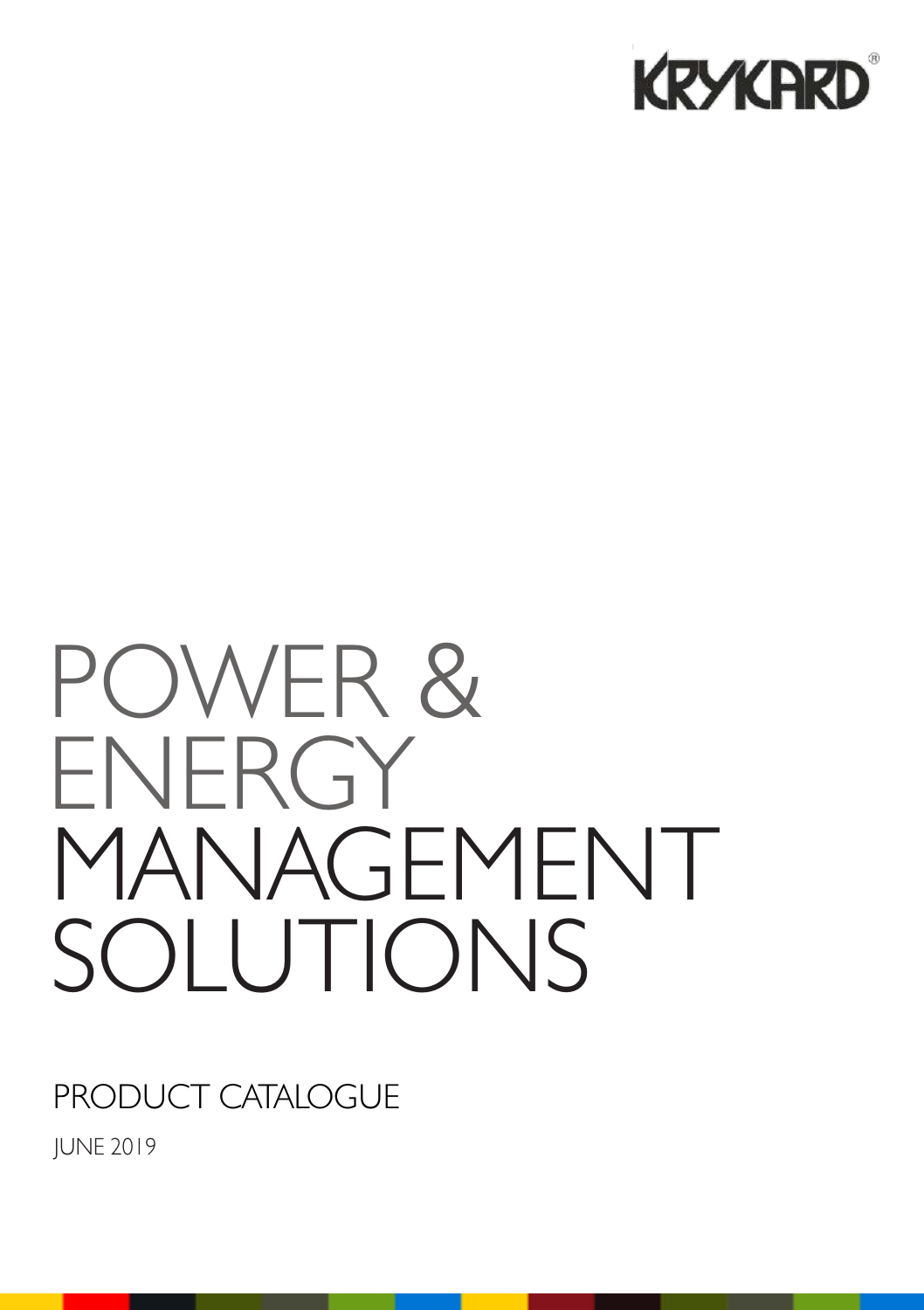# **ABOUT US**

Atandra Energy Pvt. Ltd., based in Chennai, India, is built on a platform of over 35 years experience in the area of Power and Energy management.

### **Leading Brand**

We offer solutions to industrial and commercial establishments under our popular brand KRYKARD. With over 4,00,000 installations of Power Conditioners and over 1,50,000 installations of Portable and Panel Load Managers, KRYKARD is one of the leading brands in India, in the area of Energy Management.

### **Our Facilities**

- An ISO 9001:2015 Certified factory
- CE Certified Power Conditioning Products
- R&D departments for Embedded designs, Power Electronics and Electro magnetics
- A Software Development department to design, develop and customise Energy Management Software.

With over 300 employees and a network of 32+ branches across India, we are equipped to reach and service the needs of our customers.

#### **Our Sales / Service Locations in India**

Ahmedabad | Belgaum | Bengaluru | Bhubaneswar | Chennai | Coimbatore | Chandigarh | Erode | Faridabad Guntur | Guwahati | Hosur | Hyderabad | Indore | Jaipur | Kochi | Kolkata | Kolhapur | Lucknow Ludhiana | Madurai | Mumbai | Nagpur | New Delhi | Patna | Pune | Raipur | Rajkot | Tirupur | Surat | Visakhapatnam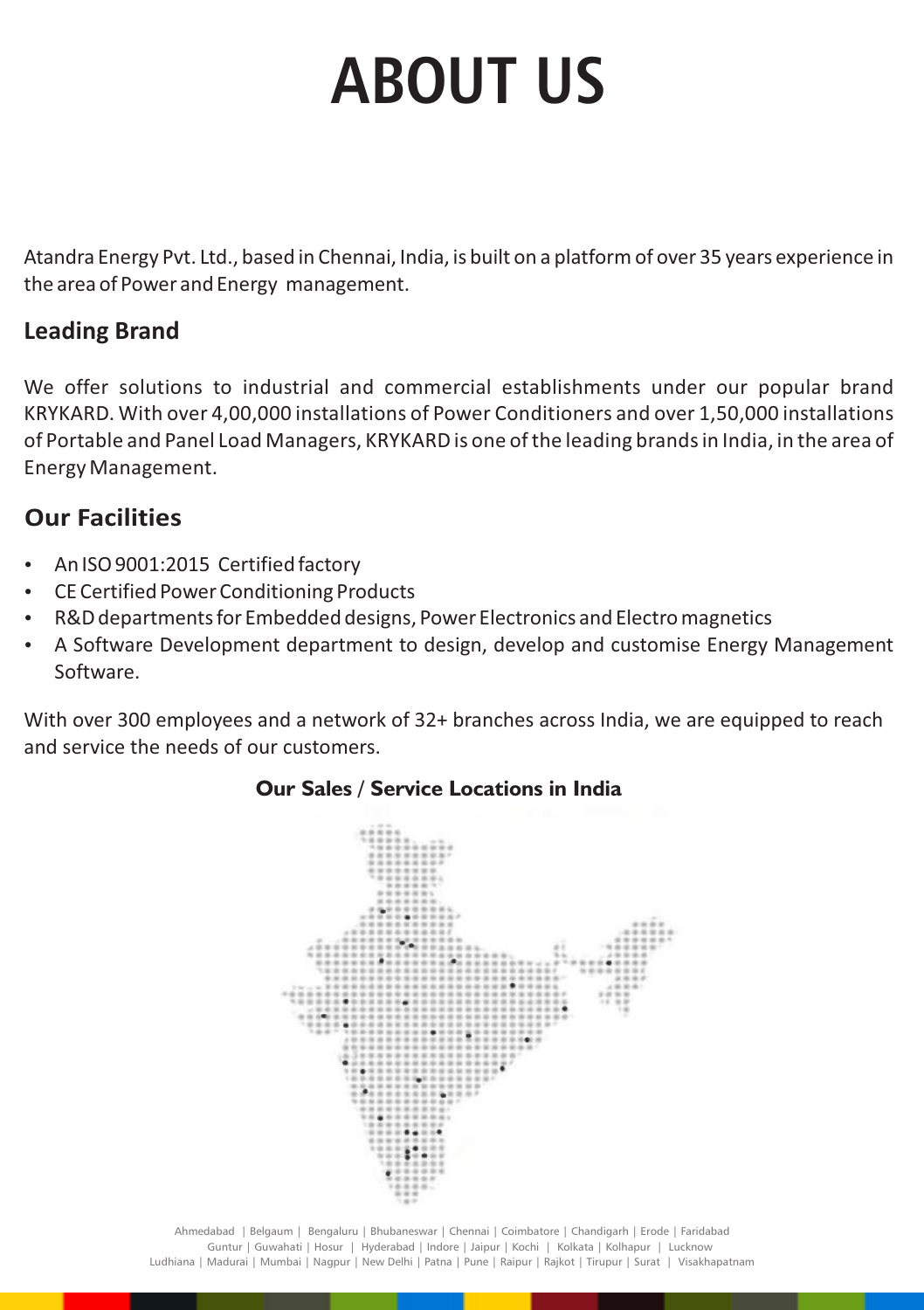## **MEASURE**



#### CLASS - A POWER QUALITY ANALYSERS

- Complies with IEC 61000-4-30 Class A standard
- High Accuracy for Instrument  $V$  & I is 0.1% and kW & kWh is 0.2s
- Captures Sags, Swells & Transients from 130 Cycles to 10K cycles
- Dranview7 software for PQ report generation with latest standards



#### POWER QUALITY ANALYSERS

- Different models to choose from to meet different budgets and applications
- Clamp options to measure from 5mA to 10,000A
- Comprehensive Power, Energy and PQ measurements
- Upto 13 hours battery backup
- Preferred by leading Energy Auditors and Energy Managers



#### PANEL LOAD MANAGERS

- Accuracy Class 0.2s, 0.5s and 1.0
- Meters for Incomers, Feeders and Loads
- Accuracy maintained under low current, low PF and high harmonic load conditions
- Meters with Load Management functions
- PQ meters, Demand Controllers, Energy Meters, Load-end meter



#### THERMAL MEASUREMENTS

#### **Thermal Imagers**

- From -20°C to  $+250$ °C; Resolution 80x80 & 160x120
- Storage voice message for each image or Combine electrical and thermal snapshots

#### **Contact Thermometers**

- Compact 1,2 & 4 channels with Backlit display
- $\cdot$  Inputs for K, J, T, N, E, R, S, PT100 & PT 1000
- Measurement range: -210 $^{\circ}$ C to +1,767 $^{\circ}$ C

#### **Infrared Thermometers**

- Distance/spot ratio (D/ø): 8/1, 12/1
- Measurement:  $-40$  °C to  $+538$  °C

**CONTACT THERMOMETERS WITH 1,2&4 CHANNELS**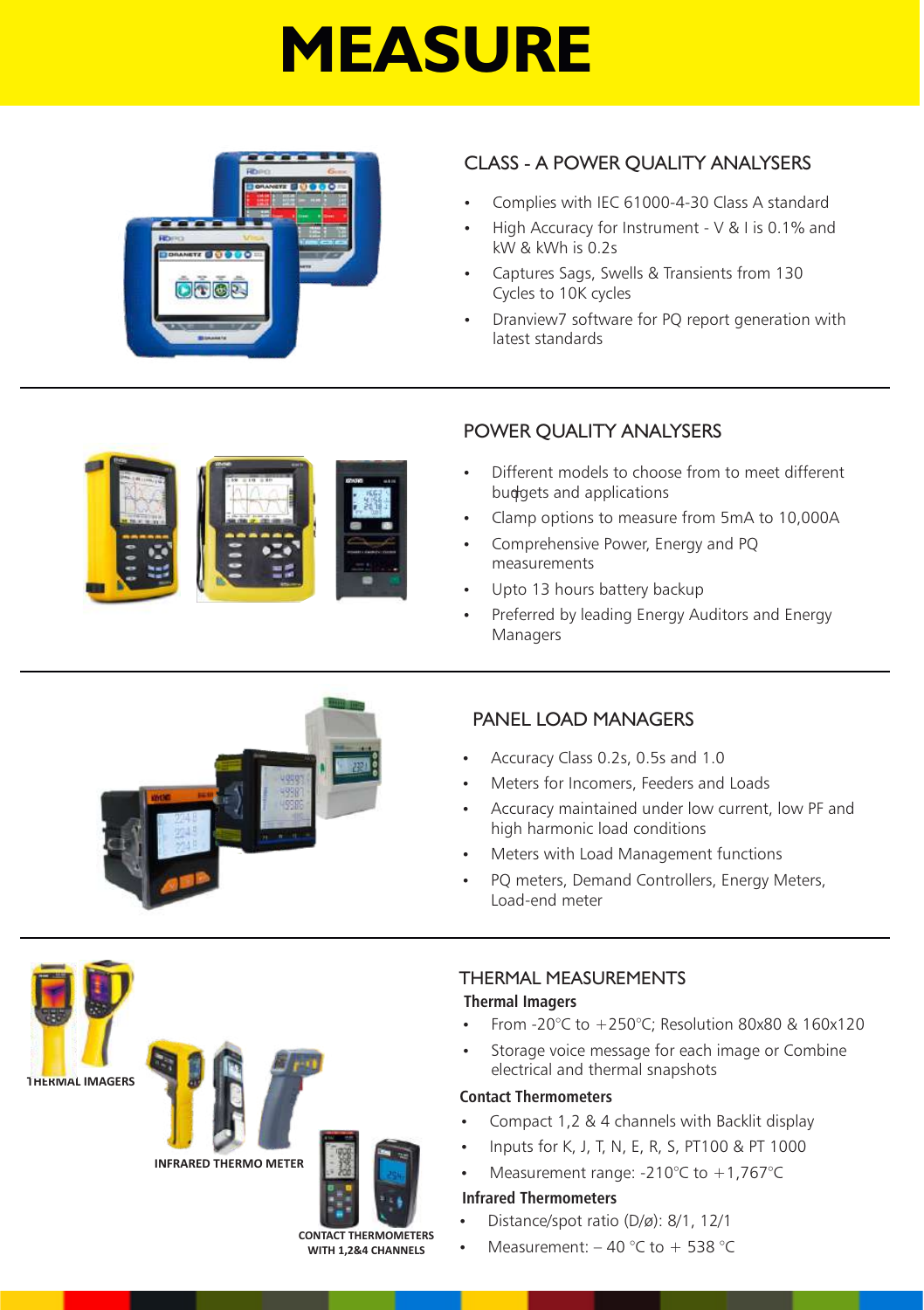## **MEASURE**



#### CURRENT, POWER & HARMONIC CLAMPS

- Measures TRMS AC/DC Voltage & Current
- Ranges from 1mA to 2000A AC/DC
- Models with True Inrush
- Data logging
- Android App for view / download
- Models for earth leakage current measurements
- Pocket size & Palm size models



#### TRUE RMS MULTIMETERS

- AC/DC Voltage 1000V
- Hz, Ω, Capacitance, Continuity/Diode
- Measures from 2k to 100k counts
- Models with NCV no-contact voltage indication
- Bandwidth upto 300kHz
- Safety: IEC 61010-1, 1000V-CAT III/600V CAT IV
- Pocket size & Palm size models





**Digital Power Oscilloscope Handheld Digital Oscilloscope**

#### LABORATORY EQUIPMENTS

- 2 & 4 isolated channels, 40 MHz to 300MHz
- 5 instruments in 1: Oscilloscope, FFT, Multimeter Logger & Harmonic Analyzer, Wattmeter



- Insulation Testers from 50V to 15,000V
- Earth Resistance from 0.001 to 100k Ω
- Leakage current from 0.2 mA to 40 A
- Measurements: V, A, Hz, Ω, Continuity

#### PHYSICAL AND ENVIRONMENTAL INSTRUMENTS

- Recording upto 1 million points, USB, Bluetooth
- Alarms & recording trigger on Alarm
- Thermo-Hygrometer RH, Dew point, Temperature
- Anemometer Air Speed, Flow Rate & Temperature
- Lux Meter Upto 2,00,000lx, LED +6% rdg, Fluorescent lamp  $- +9%$  of rdg
- Indoor Air Quality CO<sub>2</sub>, Temperature, Humidity Logger
- Tachometer RPM, Rotation Speed, Linear Speed





**Insulation &** 



**Continuity Tester** 





**Earth Clamp & Loop Tester**



**Indoor Air Quality**



**Lux Meter**

**Tachometer Anemometer**



**Thermo-Hygrometer**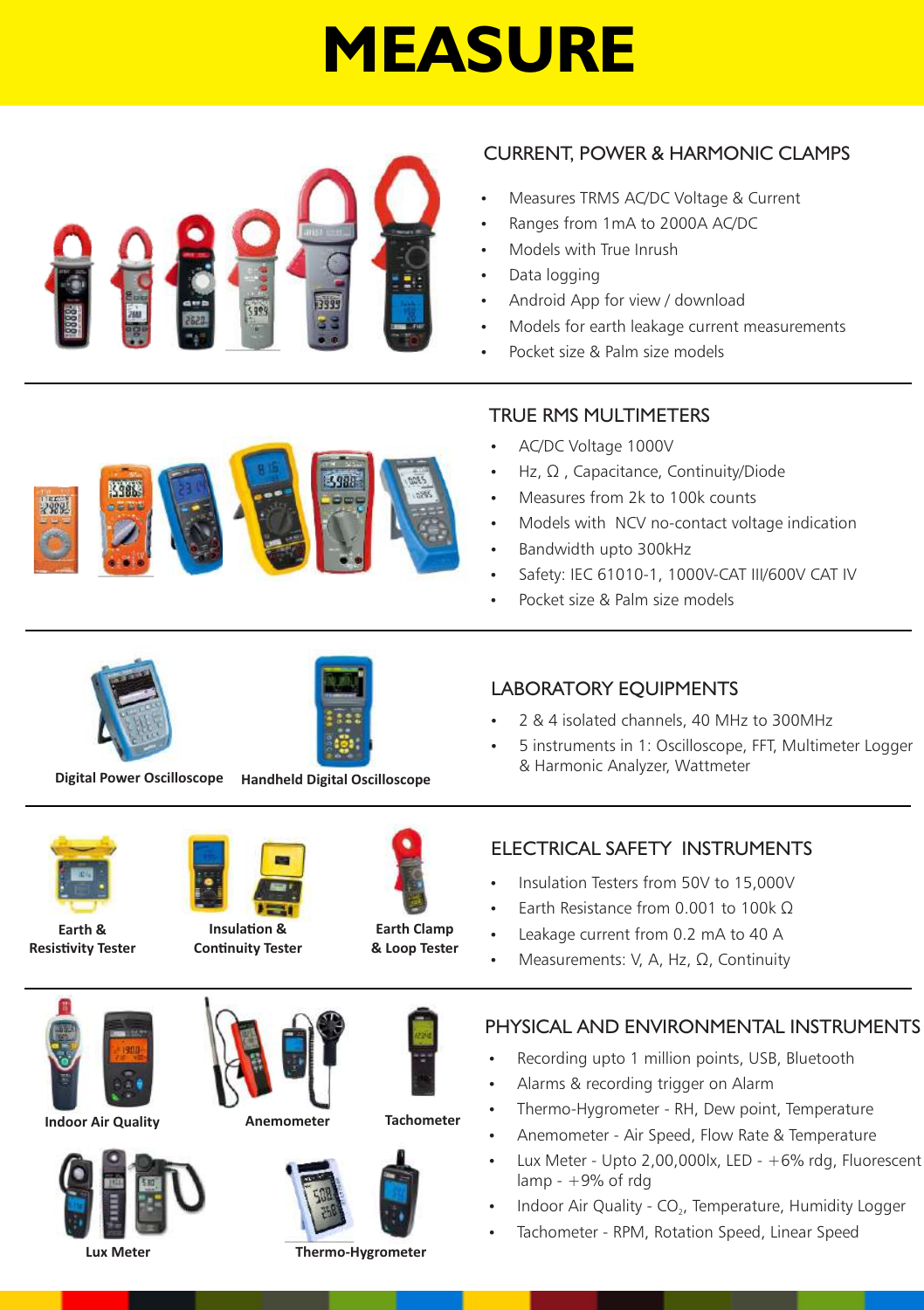## **PROTECT**



#### The NO-COMPROMISE UPS

- **IGBT Inverter with Inverter Isolation Transformer**
- 10 to 500 KVA 3 phase On-Line Double Conversion
- Output PF  $@0.9$  for more power delivery
- High efficiency
- Smaller Foot print  $\sim$  10% 20% less than others
- Adjustable Batteries count: 29 to 32 ( $\leq$ 120KVA) and 48 to 52 ( $\geq$  150KVA)

#### IoT SERVO STABILISERS - FOR YOUR FACTORY

- Factory Incomer
- **Factory Departments**
- Group Load Incomer
- Commercial Building Incomer
- Hospital & Hotel Incomer



#### SERVO VOLTAGE STABILISERS

- 30 year experience
- Microprocessor based Control
- VAF display
- Comprehensive Protection
- Preferred supplier for corporate customers
- Upto 4000kVA rating



#### ISOLATION TRANSFORMERS

- Upto 500kVA rating
- Galvanic and Ultra Isolation Transformers
- Step-down and Step-up Transformers



#### ACTIVE HARMONIC FILTERS

- Mitigate harmonics upto 50th order
- Improve PF to 0.99 and above
- Avoid Penalties from EB
- Minimise machinery failures due to harmonics
- Increase Transformer utilisation factor

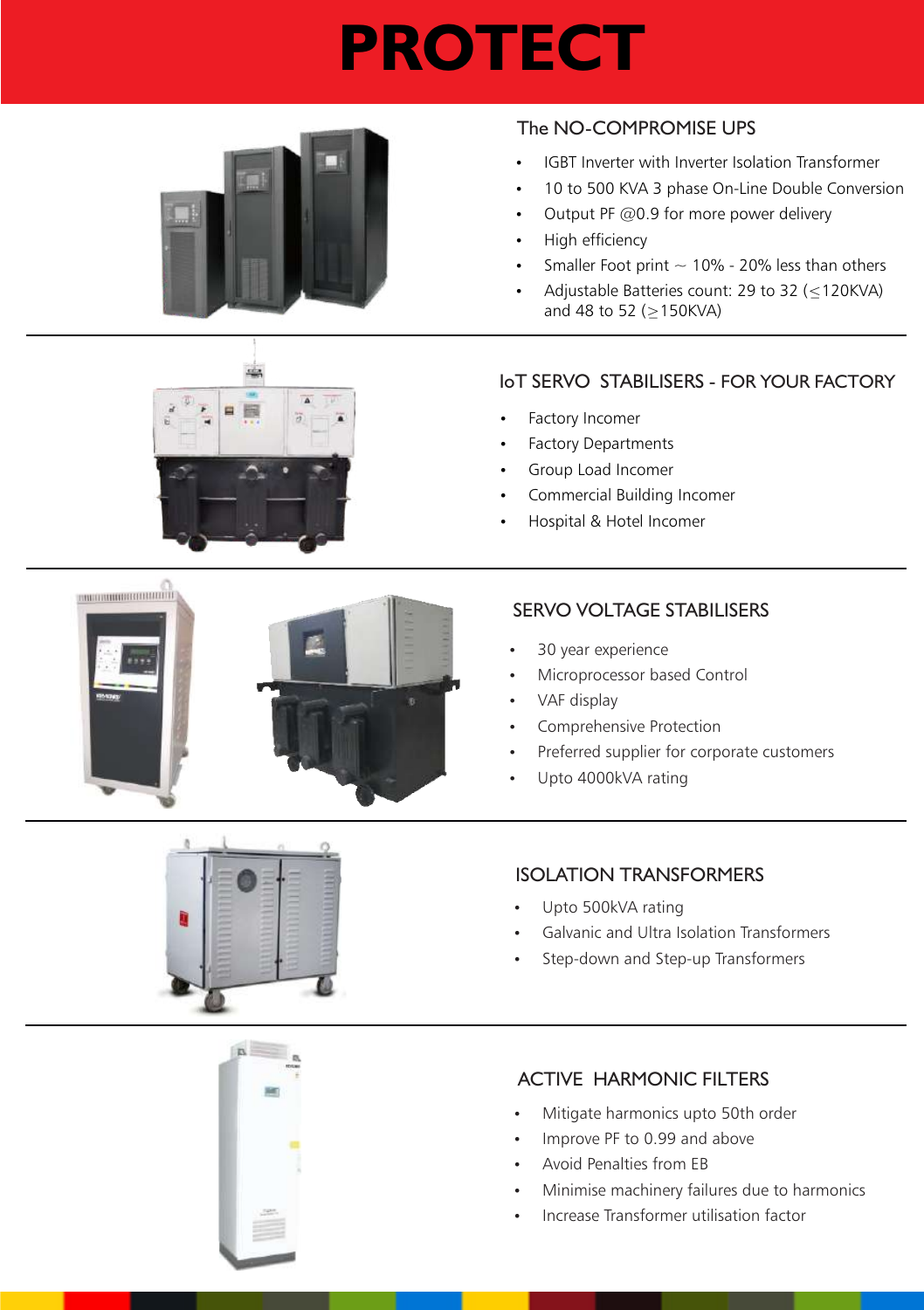# **CONSERVE**





#### ENERGY MANAGEMENT SYSTEM

- A Live Energy Auditor helps you identify, measure & advise you of Electrical Load Balancing, machine side Losses, Specific Energy Consumption, Productivity analysis & overall process/plant efficiency
- Powerful platform for managing and optimising resources for any type of industry
- Connect hundreds of energy, water, air or gas meters to a single consolidated system

### **ALENCLOUD**



#### CLOUD BASED ENERGY MANAGEMENT SYSTEM

- A Mobile Energy Auditor "on the go"- helps you with faster & quick energy consumption analysis and enable you to take action by way of user friendly KPI dashboards
- A perfect solution for small factories, buildings and retail outlets
- Built to view data across multiple remote sites
- iOS and Android mobile apps for anywhere, anytime access and alert notifications



#### LIGHTING ENERGY SAVERS

- Saves upto 25% on lighting loads
- Works effectively on Tubelights, Sodium Vapour, Mercury Vapour, CFL
- Reduces failures in lighting
- Improves PF and reduces Demand
- Drastic reduction in Harmonics and ballast induced spikes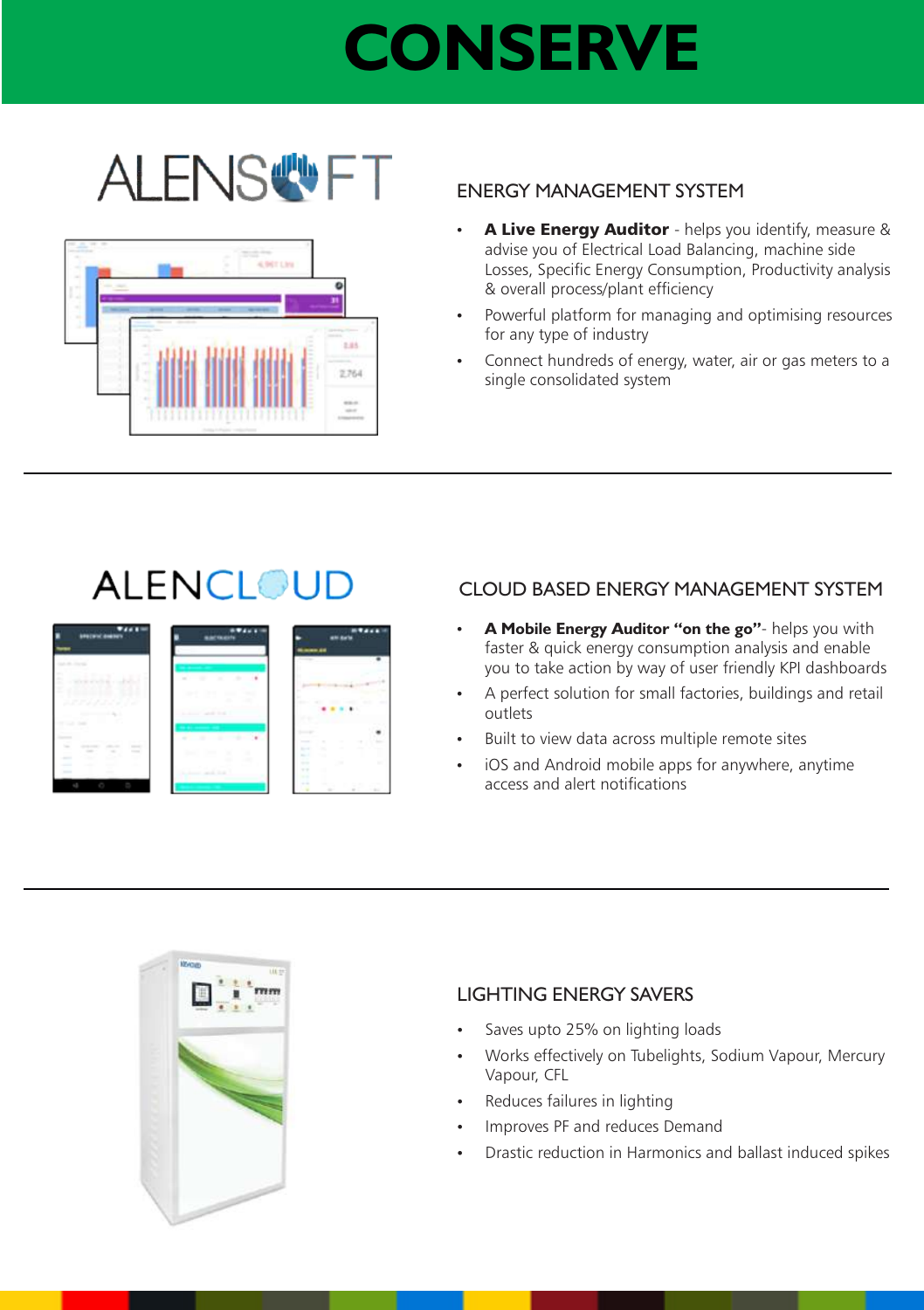### **Some of Our Esteemed Clients**